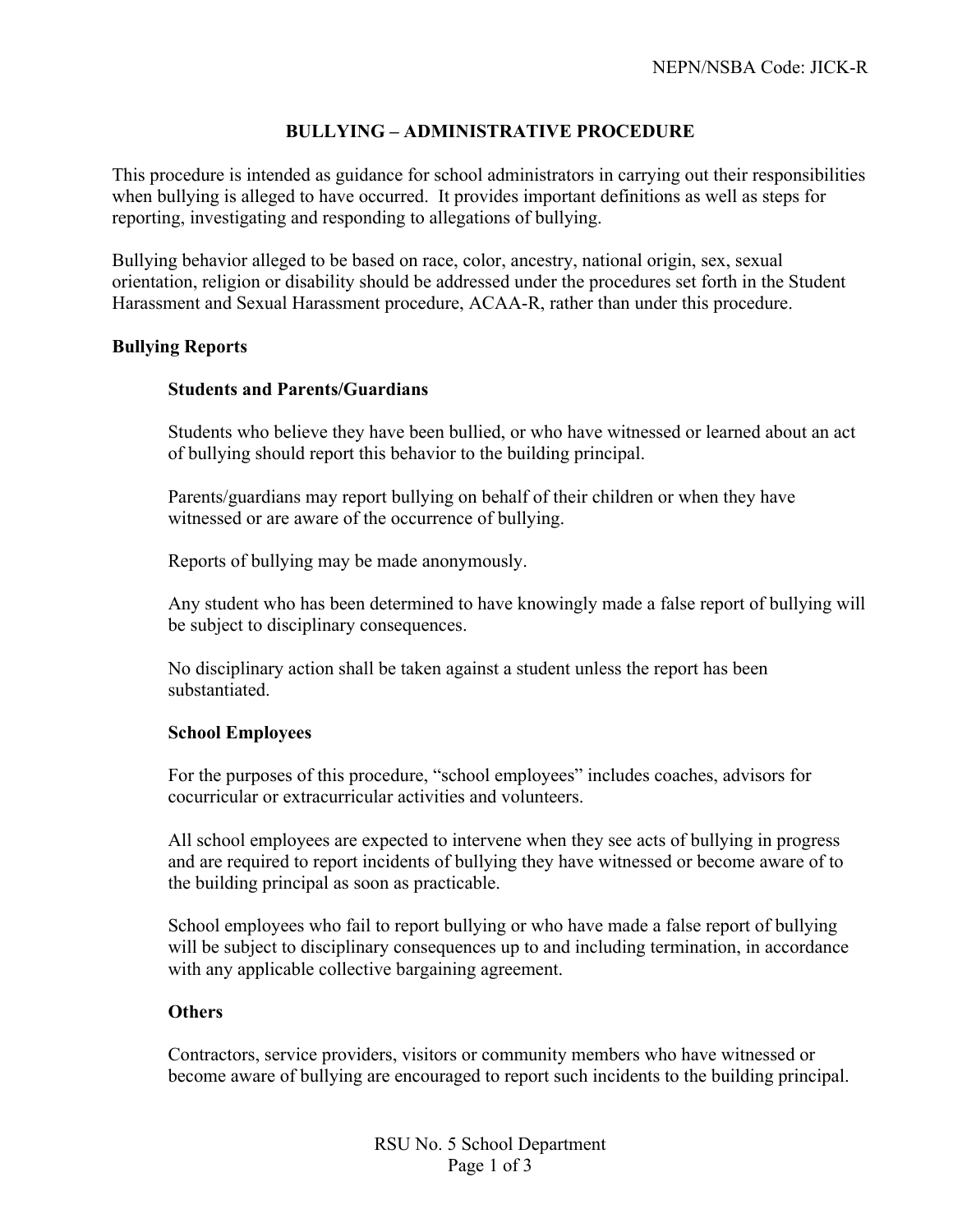## **Form of Reports**

Complaints or reports of bullying may be made orally or in writing, but all reports will be recorded in writing by school personnel authorized to receive complaints or reports, using the school unit's reporting form (JICK-E1).

School employees are required to make reports of bullying to the principal in writing. Although students, parents and others, as identified above, may make bullying reports anonymously, all persons reporting incidents of bullying are encouraged to identify themselves.

The building principal will forward a copy of the report to the Superintendent by the end of the next school day.

### **Interim Measures**

The building principal may take such interim measures as they deem appropriate to ensure the safety of the targeted student and prevent further bullying and will inform the parents of the targeted student of measures taken.

#### **Investigation**

The principal will ensure that all reports of bullying and retaliation are investigated promptly and that documentation of the investigation, including the substance of the complaint or report and the outcome of the investigation is prepared and forwarded to the Superintendent within a reasonable period of time.

The determination of whether particular conduct constitutes bullying requires reasonable consideration of the circumstances, which include the frequency of the behavior at issue, the location in which the behavior occurs, the ages and maturity of the students involved, the activity or context in which the conduct occurs, and the nature and severity of the conduct.

### **Response to Bullying by Students**

If bullying has been substantiated, the building principal or designee as appropriate under the circumstances will determine the appropriate disciplinary consequences, which may include detention, suspension or expulsion; alternative discipline; remediation; and/or other intervention.

In order to remediate any substantiated incident of bullying to counter the negative impact of the bullying and reduce the risk of future bullying incidents, the principal may consider the following alternatives, which include but are not limited to:

- A. Meeting with the student and the student's parents/guardians;
- B. Reflective activities, such as requiring the student to write an essay about the student's misbehavior;

RSU No. 5 School Department Page 2 of 3